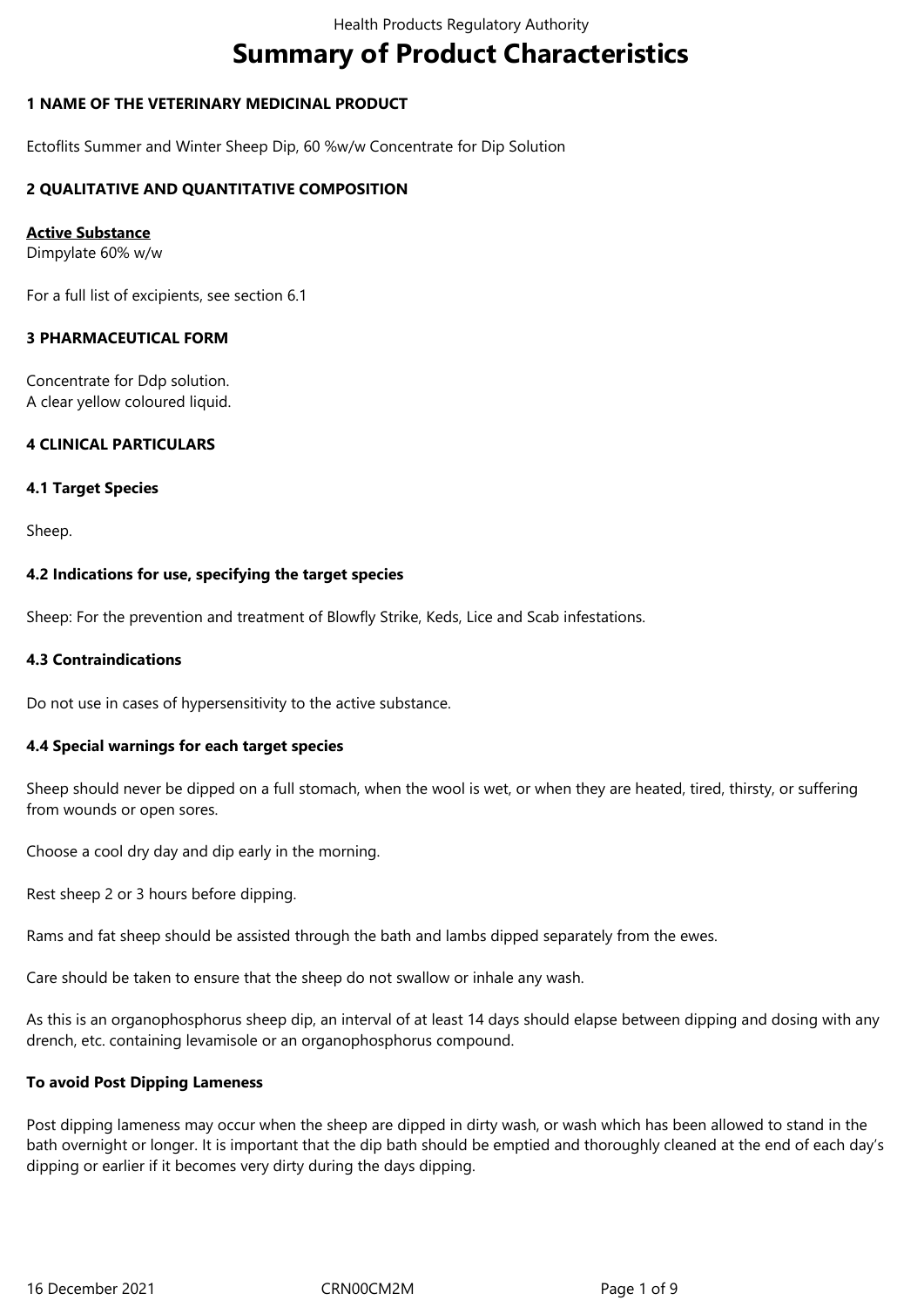## **4.5 Special precautions for use**

# **Special precautions for use in animals**

Harmful to poultry.

Keep birds away from the product and the prepared bath.

See also 4.11.

One pair of gloves and one laminated dispensing kit instruction card is supplied with each container of Ectoflits Summer and Winter Sheep Dip.

The dip concentrate container is fitted with a sealed closure incorporating a male inlet Quick Acting Shut-Off coupling (QASC), a female outlet QASC and a draw tube that extends from beneath the outlet QASC to the marked corner of the container. When the container is fitted correctly into the dispensing kit, the tilt mechanism allows withdrawal of the maximum amount of dip concentrate from the container. **The dip concentrate in the container must be dispensed directly into the dip tank only by using the Ectoflits Summer and Winter Sheep Dip Dispensing Kit.** Follow the instructions provided with the dispensing kit for fitting it onto the container and for dispensing the dip concentrate safely.

A re-usable dispensing kit must be purchased in order to use Ectoflits Summer and Winter Sheep dip. Each kit must contain the following components:

- 1x dispensing gun with tubing and 2x connectors (1x male and 1x female) attached,
- 1x dispensing base-plate plus 1x dispensing tube with 1x female connector attached and 1x rinsing tube with 1x male connector and 1x non-return valve attached,
- 1x laminated card, bearing instructions for the correct use of the dispensing kit.

The product must be dispensed only by use of this kit, in accordance with the instructions on the dispensing kit laminated instruction card. If part-used containers of the product are to be kept for future use, the dispensing kit must be removed, washed and stored as per the instructions, and the original cap must be replaced securely on the product container. The dispensing kit must not be used for any other purpose.

#### **The instructions for the use of the dispensing it read as follows:-**

Ectoflits Summer and Winter Sheep Dip concentrate must be dispensed only by using this kit. Read the directions for use printed on the product container before using this kit. It is essential that the advice on wearing protective clothing is strictly adhered to at all times when handling new or part-used containers of sheep dip concentrate, when using the dispensing kit and when washing used concentrate containers and the dispensing kit. This kit is re-usable. It should not be used for any other purpose. It should be washed and stored as directed on the instruction card.

#### DISPENSING DIP PRODUCT

i) **Preparation for dipping.** Place the dip concentrate container into the cage on the base-plate so that the coloured corner of the container label is aligned with the coloured corner of the base-plate. This will tilt the container to allow withdrawal of the maximum amount of dip concentrate. Place the dispensing base-plate on level ground at the edge of the dip tank and feed the dispensing hose through the hole in the base-plate so that the hose hangs down into the dip tank. Where splash-boards are fitted the base-plate should be sited so that the dispensing hose is fed through an existing gap in the barrier. For extra security the base-plate can be attached to a solid object near to the edge of the dip tank using twine or wire threaded to a solid object through the cage at the rear of the base plate.

ii) Initial fill of dip concentrate into dip bath (see Fig. A): Connect qun inlet hose (2) to container outlet valve (1) and connect gun outlet (3) to dispensing hose (5). Carefully pump the trigger of the gun until the gun reservoir and outlet tubes are full of product. Then dispense the required number of 60 ml volumes of dip concentrate for initial charging of the dip tank (see container label for details). **The dispensing gun is fixed to deliver 60 ml only and is sealed for safety reasons. It must not be disassembled**. When filling the gun reservoir, to ensure accuracy, it is important to wait until the plunger has returned completely before dispensing the dip concentrate. It is recommended that the operator keeps a tally of the number of volumes dispensed. After every ten x 60 ml dispensings, using a **dry** gloved finger, press down on the top of container inlet valve (4) for a few seconds (see Fig. B). This is to allow air to enter the container to relieve any negative pressure.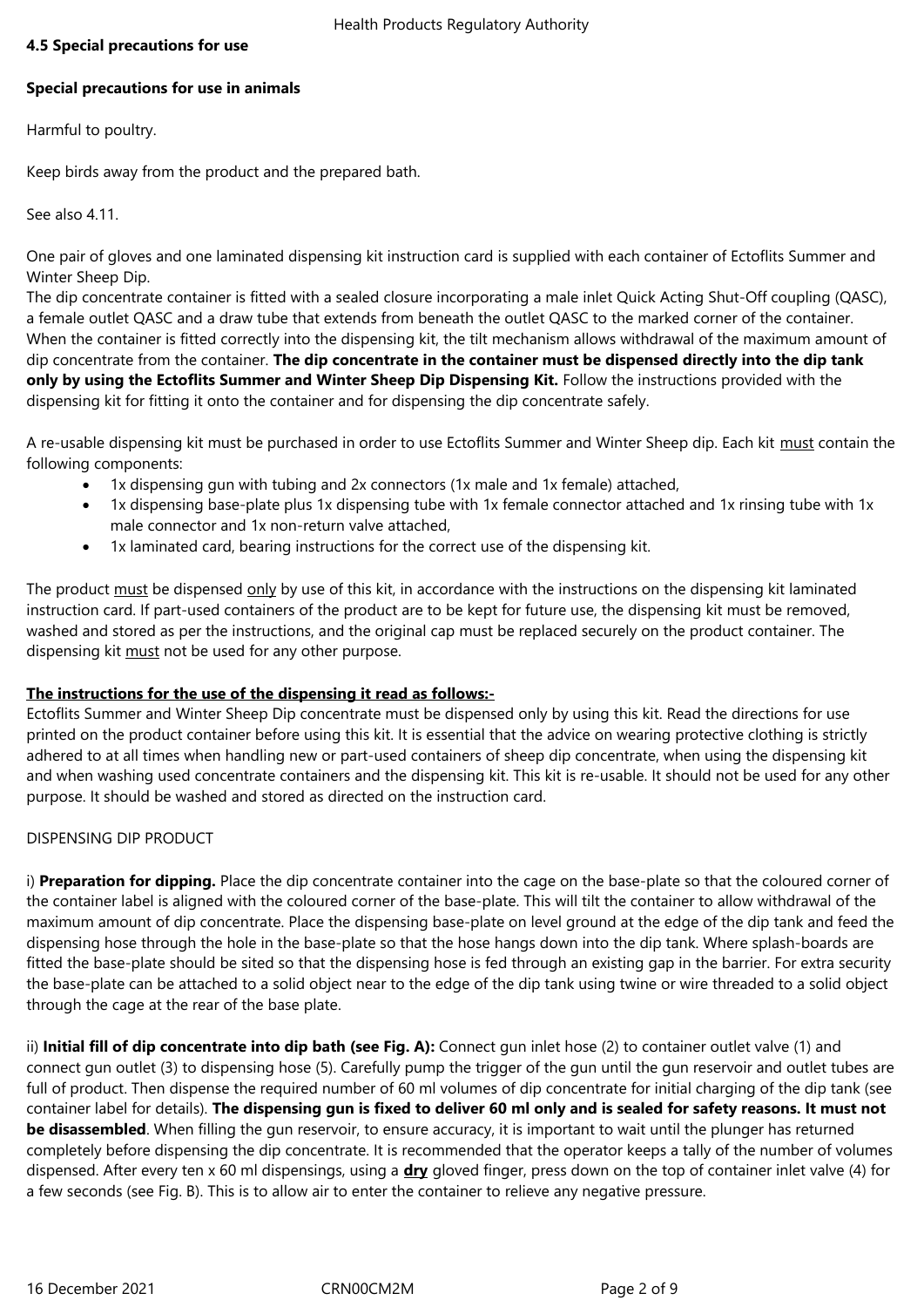#### Health Products Regulatory Authority

iii) **Replenishment of dip bath with the product:** (see Figures A & B). Replenishment with one 60 ml delivery of concentrate treats 12 sheep. Baths less than 2250 litres (500 gallons) **must be** replenished after every 36 sheep dipped (3 x 60 ml deliveries from the dispensing gun) and the bath must be filled with water to its original level.

Baths of 2250 litres (500 gallons) or more **must be** replenished after every 96 sheep dipped (8 x 60 ml deliveries from the dispensing gun) and the bath must be filled with water to its original level.

Approaching the end of the days dipping, when replenishing the dip bath for the final time, carry out the first  $1 \times 60$  ml delivery for a bath less than 2250 litres (or the first 6 x 60 ml deliveries for a bath greater than 2250 litres) and allow the gun to refill by releasing the trigger. Then disconnect gun inlet hose (2) from container outlet valve (1) and connect gun inlet hose (2) to hose (6) ensuring that the non-return valve (7) on the end of the hose is secured to the clip (8) on the carrying handle (see Fig. C). Now pump the gun two more times and the final 120 ml of dip concentrate will be delivered into the dip bath. Replace transit cap onto the part used container. Now follow instructions on how to wash and store the dispensing kit **(see 'Washing Instructions).**

iv) **To change containers during dipping:** If a container is emptied during dipping disconnect gun inlet hose (2) from empty container outlet valve (1). Immediately re-connect to a new container and carefully pump the trigger of the gun until the reservoir is full. When disconnected, **do not** try to operate the delivery gun until the correct connections (step ii) have been made. Store the empty container safely until the end of the day's dipping**. Do not rinse empty containers until the end of the day's dipping (see Washing Instructions). This is to avoid the possibility of the introduction of water into part-filled dip concentrate containers. Even very small amounts of water can affect the long-term stability of the dip concentrate.**

## **Washing/cleaning gun reservoir, hose and empty containers**

i) At the end of the day's dipping you must wash all empty containers to remove residual dip concentrate prior to disposal. The washings **must** be disposed of into the dip tank. Place the empty dip concentrate container into the cage on the base-plate so that the coloured corner of the container label is aligned with the coloured corner of the base-plate exactly as in step (i) of Dispensing the Dip product' instructions.

ii) **To wash out the product container when it is empty (see Fig. D):** Disconnect the gun outlet hose (3) from the dispensing hose (5). Connect the gun outlet hose (3) to the container inlet valve (4) and connect gun inlet hose (2) to hose (6). Then immerse in the non-return valve (7) in a bucket containing at least 5 litres of clean water. Pump 3 x 60 ml (180 ml) of water into the container and shake the container to rinse it of any remaining dip concentrate.

iii) **To empty the product container of rinse water (see Fig. E):** Disconnect the gun outlet hose (3) from the container inlet valve (4). Connect the gun outlet hose (3) to the dispensing hose (5). Disconnect the gun inlet hose (2) from the hose (6). Connect the gun inlet hose (2) to the container outlet valve (1). Pump the gun repeatedly to remove all of the rinsings from the container and the dip-tank.

Repeat the rinsing and emptying processes two more times to ensure that the product container is empty of all traces of product before disposing of the container.

iv) **To wash out gun reservoir and hose**: Having rinsed the empty containers, or at the end of a days dipping when no dip container has been emptied, you **must** then rinse out the gun reservoir and hose to maintain it in working order. Before following the washing procedure, if a part-filled container remains you **must** remove it from the cage and store it safely with the cap replaced. If not already in place, connect gun inlet hose (2) to hose (6). Ensure that gun outlet hose (3) is connected to dispensing hose (5). Then immerse the non-return valve (7) in a bucket containing at least 5 litres of clean water. Pump at least 10 x 60 ml through the gun and the tubing into the dip tank to ensure that the gun reservoir and hosepipes are clear of dip concentrate.

v) **To clear out gun reservoir and hose of water:** Remove the non-return valve (7) from the water and secure it in clip (8) on the kit handle. Pump the dispensing gun until the gun reservoir and hose are completely clear of water. Disconnect gun outlet hose (3) from dispensing hose (5) and gun inlet hose (2) from hose (6). Rinse the outside of the dispensing hose and valves (2) and (3) by immersing in a bucket of clean water, then agitate and rinse all valves. Dispose of the rinse water in the dip tank. Rise valves (5) and (6) by spraying with water so that the rinsings drain into the dip-tank, taking care to avoid splashing yourself or others. Repeat this process two more times. Then store the dispensing kit in the original carton, in a dry place below  $25^{\circ}$ C as follows: Connect gun outlet hose (3) to dispensing hose (5) and connect gun inlet hose (2) to hose (6). Then secure the non-return valve (7) in clip (8) on the kit handle. This allows the air to dry the gun reservoir and hose system. A part-used container can be stored (with its cap replaced) in the base-plate cage.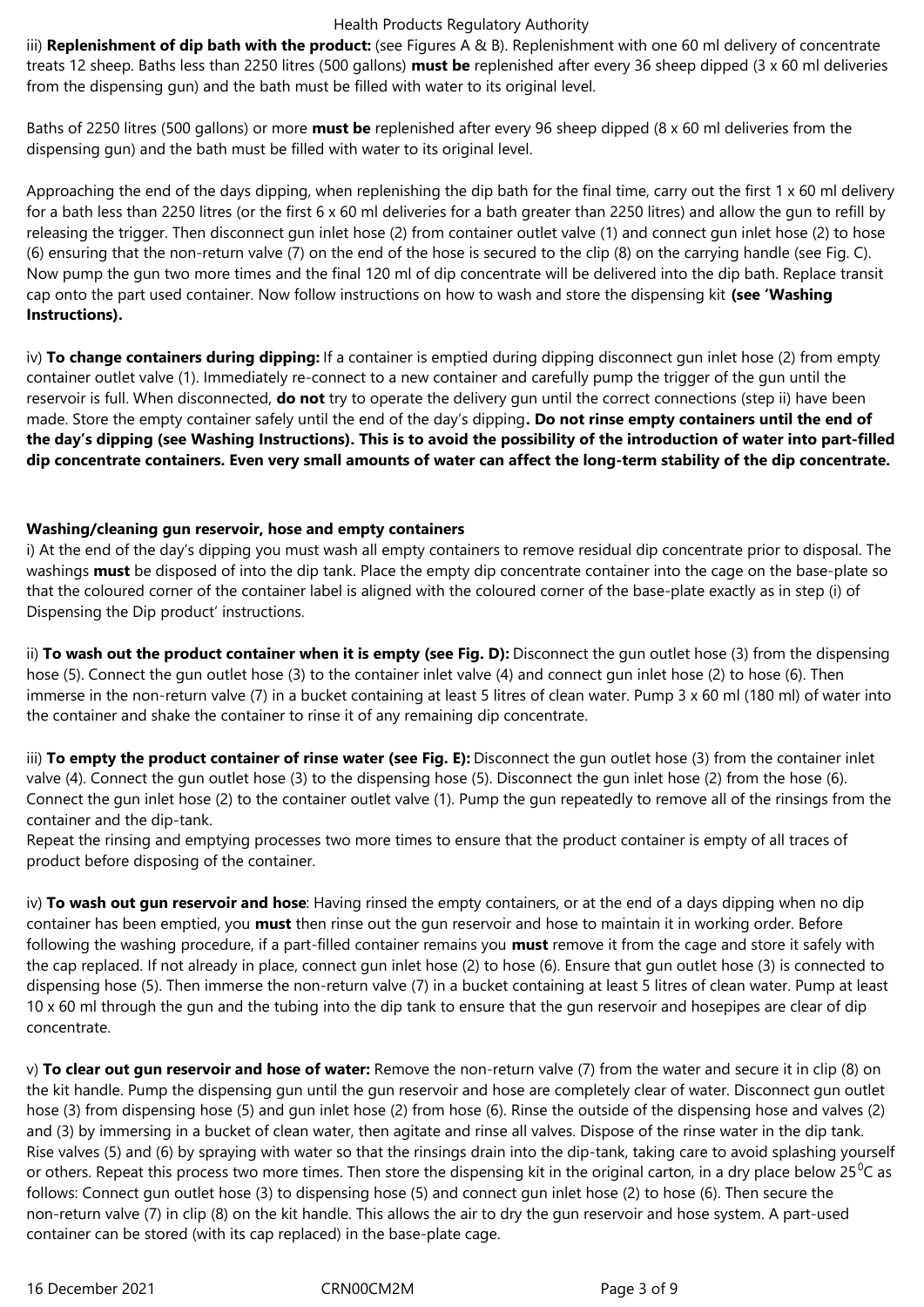#### Health Products Regulatory Authority

vi) **Disposal:** The dispensing kit has been shown in tests to withstand 5 years of simulated use. If you do need to dispose of the kit, rinse the gun and hoses thoroughly as in steps (iv) and (v). Dispose of the dispensing kit in accordance with guidance from your local waste regulation authority.

## **Special precautions to be taken by the person administering the veterinary medicinal product to animals**

For animal treatment only.

For external use only.

Minimise operator contamination by good dipping facility design - e.g. fit splash boards where operators stand. Ensure that those using dips are competent to do so. DIAZINON is an ORGANOPHOSPHORUS compound. DO NOT USE if under medical advice not to work with such compounds.

Use only in a dip bath that is well designed and hazard free.

Keep children well away from dipping operations.

Make sure that everyone has the recommended protective clothing and insist that they wear it. Ensure you have spare protective clothing available in case any items become damaged.

The recommended protective clothing is:

Face Shield (when handling dip concentrate)

Bib apron (over boiler suit) or waterproof coat (PVC or nitrile)

Gloves (Non-lined or flock-lined, PVC or nitrile, heavy duty gauntlet style – 0.5 mm thick and at least 300 mm long)

Waterproof leggings/trousers (PVC or nitrile to be worn outside your boots)

Wellington boots.

Do not use concentrate in an enclosed area and avoid breathing the vapour. Dipping should be carried out in a well-ventilated area, preferably outdoors.

Always use the Ectoflits Summer and Winter Sheep Dip dispensing kit provided when dispensing concentrate.

Before leaving the work area wash and remove protective clothing and do **not** smoke, drink, eat or use the toilet during dipping operations.

Always wash hands, face and exposed skin immediately after leaving the work area.

Protective clothing should be washed each day after dipping operations to prevent build-up of chemicals in the material. Wash dispensing kit and dipping equipment in accordance with the instructions above. Check and replace any worn or damaged items of protective clothing.

Immediately wash off sheep dip, particularly dip concentrate, if it gets on your skin or in your eyes.

Immediately remove heavily contaminated clothes and wash contaminated areas of skin – see further instructions under **Medical Advice to Users.** Wash or destroy heavily contaminated clothes immediately.

If you feel unwell after using this product consult your doctor and show your doctor this label. Treat any cases of heavy contamination as an emergency. You should go straight to hospital after removing contaminated clothing, and rinse with plenty of water areas of skin which came into contact with sheep dip.

If sheep dip has been swallowed go straight to hospital and take this label with you.

16 December 2021 CRN00CM2M Page 4 of 9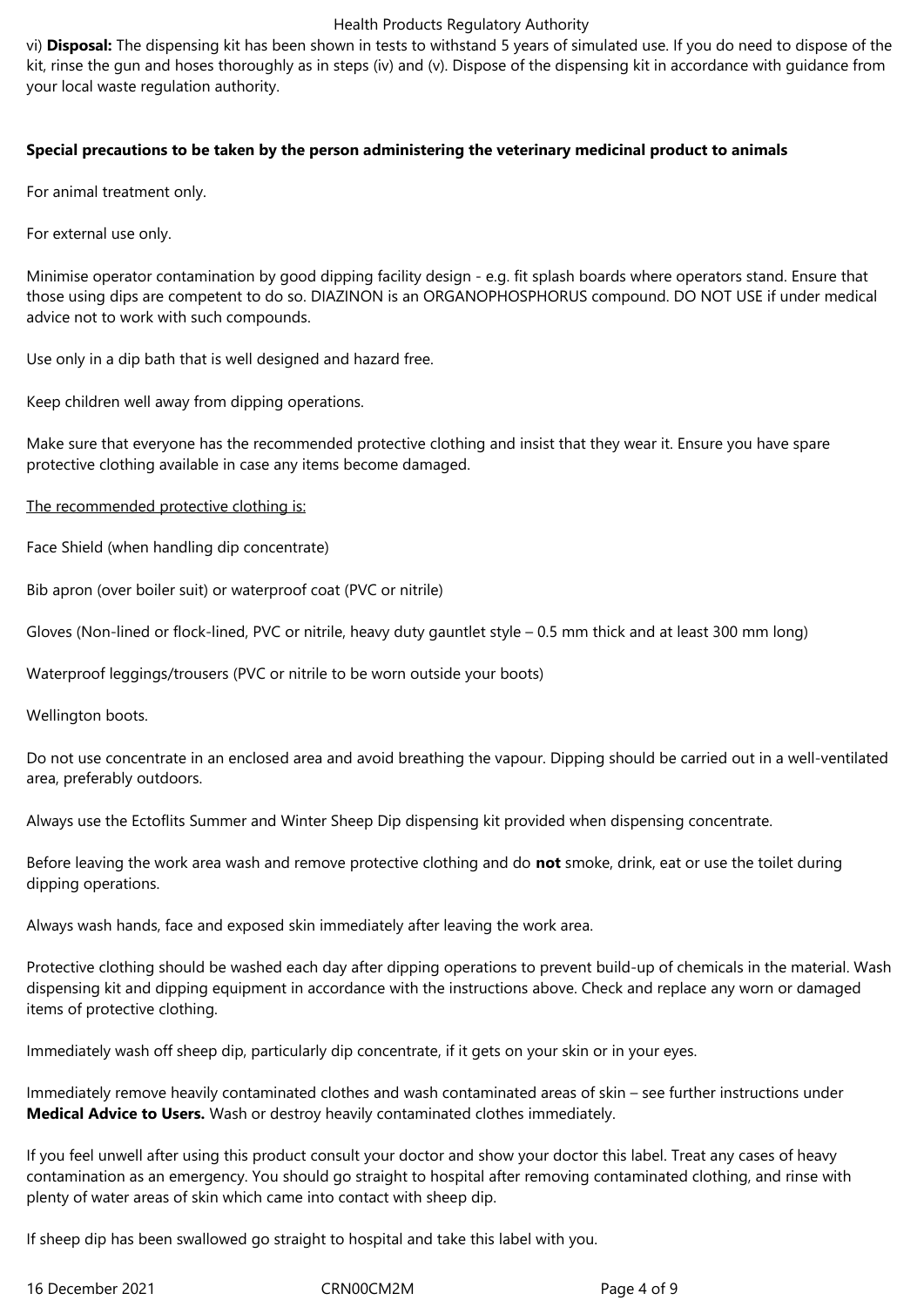# **A. When handling concentrate including dip replenishment:**

1. Do not use in an enclosed area and avoid inhaling vapour.

2. Wear non-lined, synthetic rubber gloves (heavy-duty gauntlet style nitrile at least 300mm in length and 0.5mm thick), wellington boots, waterproof (made of nitrile or PVC) trousers or leggings and coat or bib-apron and a face shield when handling the concentrate.

3. Wash splashes of the dip concentrate from skin and eyes and from protective clothing and equipment immediately.

4. Remove heavily contaminated clothing immediately and wash or destroy.

## **B. When working with diluted dips and freshly dipped sheep:**

1. Dipping should only be carried out in a well ventilated area, preferably outdoors.

2. Wear non-lined, synthetic rubber gloves (heavy-duty gauntlet style nitrile at least 300mm in length and 0.5mm thick), wellington boots, waterproof (made of nitrile or PVC) trousers or leggings and coat or bib-apron.

3. Accidental splashes on exposed skin should be washed off immediately. Wash hands, face and exposed skin immediately after leaving the work area, e.g. after dipping or for meal breaks.

4. Do not smoke, drink or eat during dipping without first withdrawing from the work area, removing protective clothing and washing hands, face and exposed skin.

5. Remove heavily contaminated clothing immediately and wash or destroy.

6. Check and replace any worn or damaged items of protective clothing. Wash measuring and dipping equipment after use. Protective clothing should be washed each day after dipping operations to prevent build up of chemicals in the materials.

#### **C. Handling sheep in the weeks following dipping**:

1. It is good practice not to shear sheep in the 3 months after dipping.

2. Handle sheep as little as possible after dipping as dip residues remain on the sheep for some weeks. If you need to handle sheep, wear coveralls and wellington boots. If the sheep are wet, also wear waterproof trousers and coat.

3. Always wash hands with soap and water after handling sheep or fleece, and before eating, drinking and smoking.

#### **D. Medical advice to users:**

1. If you have breathing problems, or if you have felt persistently unwell after using a product containing an organophosphorus compound, you should consult your doctor before working with the product.

2. Treat any cases of heavy contamination as an emergency. Take the patient straight to hospital after removing contaminated clothing and rinsing with water areas of skin which come into contact with sheep dip. Tell the doctor you have been dipping with Ectoflits Summer and Winter Sheep Dip which contains Diazinon.

#### **E. Medical advice to doctors:**

1. The symptoms of mild poisoning from organophosphorus compounds are a feeling of exhaustion and weakness which may be accompanied by cramp-like abdominal pains, diarrhoea, excessive sweating, constricted pupils and salivation up to 24 hours after exposure. Severe poisoning causes generalised muscle twitching and convulsions.

2. Doctors can obtain advice on clinical management from the National Poisons Information Centre, Beaumont Hospital, Dublin.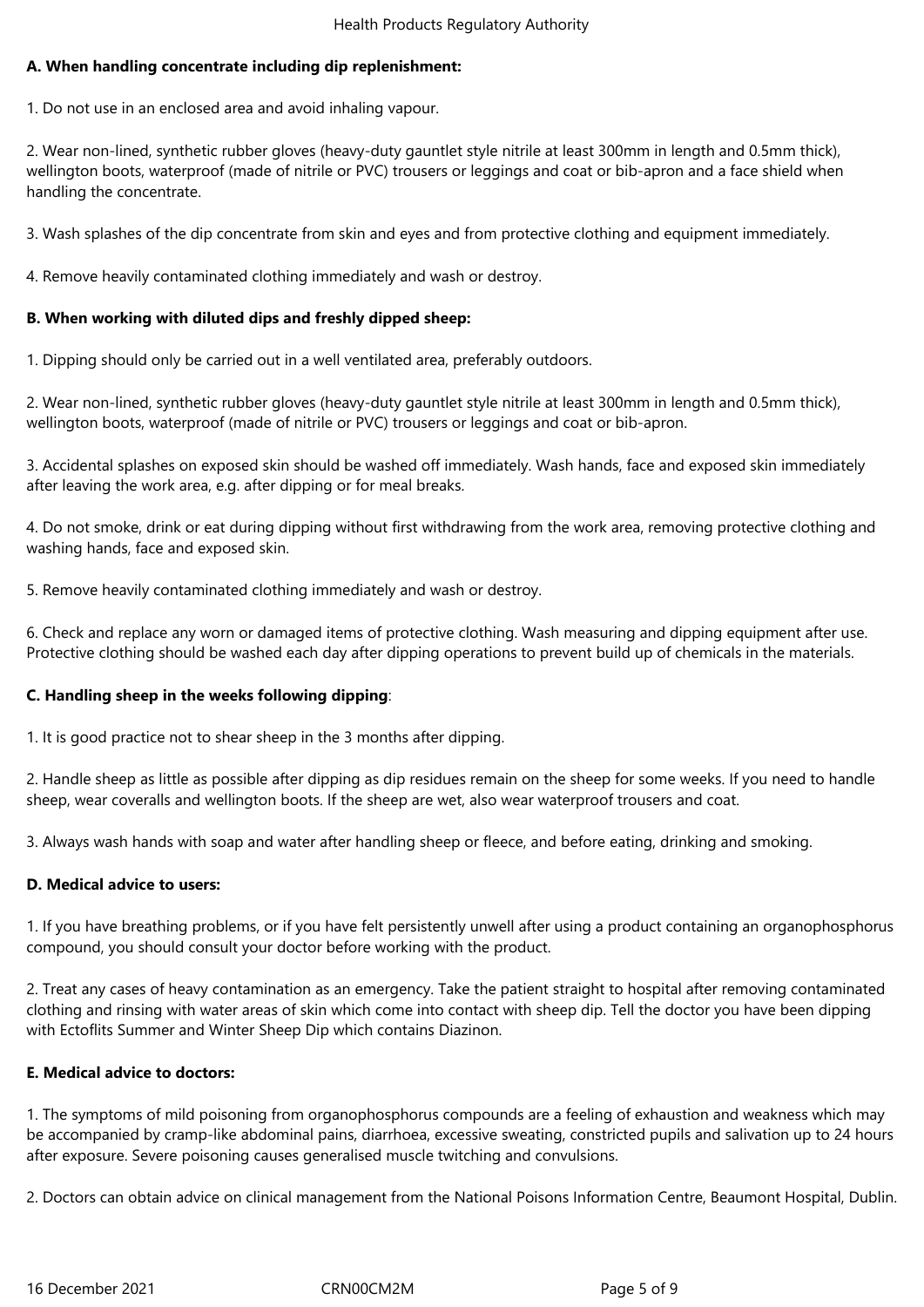#### **F. Protection of the Environment**

1. Dangerous to fish and other aquatic life. Harmful to game, wild and domestic birds and mammals.

2. Store in original container, tightly closed, in a safe place under lock and key. Keep in a store designed for the storage of approved pesticides.

3. Do not contaminate water including ponds, ditches, ground and surface waters. It is an offence to permit any poisonous, noxious or polluting matter to enter any river, stream or watercourse.

4. Only buy sufficient product for your immediate needs. Do not dispose of the dip concentrate on the farm. Any unwanted product should be disposed of by a reputable specialist waste disposal contractor.

5. Empty containers should not be re-used. Rinse at least three times and use the washings to top up the dip bath. Crush or puncture to prevent re-use. Keep empty containers out of reach of children, animal foodstuffs and food.

Fisheries Acts 1959 to 1980 and Local Government (Water Pollution) Act, 1977. As this preparation is extremely dangerous to fish and stream life, care should be taken to prevent any of it entering rivers and streams and users are warned that it is an offence to permit the entry or discharge into any water of any deleterious matter liable to render the water poisonous or injurious to fish, spawning grounds or the food of any fish.

#### **4.6 Adverse reactions (frequency and seriousness)**

Post dipping lameness may occur when the sheep are dipped in dirty wash, or wash that has been allowed to stand overnight. See also 4.4

#### **4.7 Use during pregnancy, lactation or lay**

There have been no reported complications in pregnancy or lactation.

If dipping pregnant sheep it is essential they should be gently lowered into the bath and assisted out.

#### **4.8 Interaction with other medicinal products and other forms of interactions**

Not to be mixed with any other dip.

As this is an organophosphorus sheep dip, an interval of at least 14 days should elapse between dipping and dosing with any drench, etc. containing levamisole or an organophosphorus compound.

#### **4.9 Amounts to be administered and administration route**

#### **To prepare the bath:**

Measure the required volume of cold soft water into the bath. Fit the Dispensing kit (available from your Ectoflits Summer and Winter Sheep Dip supplier) to the dual valved lid of the container as described in section 4.5 above. Dispense the required amount of product into the dip tank via the dispensing kit in the proportion of 600 ml Ectoflits to 900 Litres (200 gallons) of water (i.e. dispense 10 x 60 ml amounts of dip concentrate into the dip tank – see section 4.5 above). Stir the bath thoroughly from end to end before commencing dipping and dip on the day the dip is prepared.

#### **To replenish the bath:**

Mix the dip concentrate into the water after the initial fill and after each replenishment by stirring thoroughly with a metal rod, preferably with a paddle attachment. Avoid using wooden dunking poles as these may absorb dip and result in prolonged exposure after dipping.

#### **Baths of less than 2250 litres (500 gallons)**

Add 180 ml of dip after every 36 sheep dipped and restore the bath with water to its original volume (i.e. dispense 3 x 60 ml amounts of dip concentrate into the dip tank – see section 4.5 above).

16 December 2021 CRN00CM2M Page 6 of 9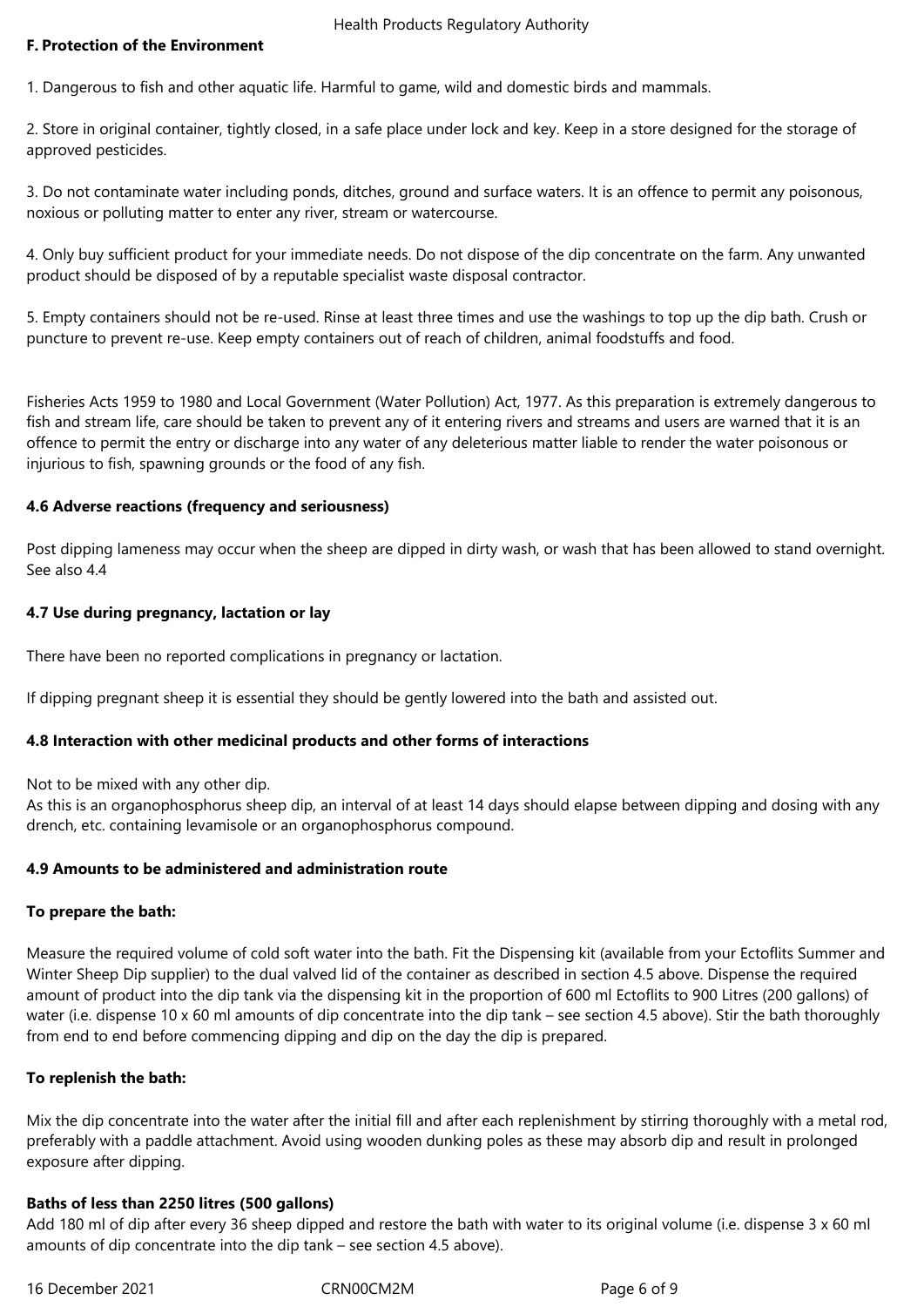#### Health Products Regulatory Authority

## **Baths of 2250 litres (500 gallons) or more**

Add 480 ml of dip after every 96 sheep dipped and sufficient water to restore the bath to its original volume (i.e. dispense 8 x 60 ml amounts of dip concentrate into the dip tank – see section 4.5 above). When a bath becomes foul, however, always empty it and refill with fresh dip. Dispose of all wash remaining at the end of a day's dipping.

**Dipping:** Sheep must be totally immersed in a sheep bath and all parts of the sheep except the head and ears must remain immersed for not less than one minute. Keep the sheep moving in the bath and plunge its head under at least once. Never hold the head down or the sheep will be liable to swallow or inhale some of the wash.

It is important that the dip bath should be emptied and thoroughly cleaned at the end of each day's dipping or earlier if it becomes very dirty during the day's dipping. Do not dip more than one sheep for each 2 litres of dip-wash prepared before emptying and preparing fresh dip-wash.

Dispose of all wash remaining at the end of day's dipping.

## **Sheep Scab - Its Cure and Prevention**

For the purposes of dipping against sheep scab, sheep must be totally immersed in a sheep bath of an approved sheep dip, and all parts of the sheep except the head and ears must remain immersed in the bath for a period which shall in no case be less than one minute.

Plunge the head under at least twice.

#### **4.10 Overdose (symptoms, emergency procedures, antidotes), if necessary**

Care should be taken not to overdose. Overdosing may invalidate the stated meat withholding times as in 4.11 below

# **4.11 Withdrawal period(s)**

Meat and offal: 35 days Not suitable for use on sheep that are being milked for human consumption.

# **5 PHARMACOLOGICAL or IMMUNOLOGICAL PROPERTIES**

Pharmacotherapeutic class: Ectoparasiticides for topical use, organophosphorous compounds ATCvet code: QP53AF03

#### **5.1 Pharmacodynamic properties**

Diazinon is an organophosphorus compound. It is effective against a wide range of insects. Organophosphorus insecticides are both contact and stomach poisons. They act by combining with the neutralising cholinesterase at the nerve ganglion of the insect. Cholinesterases remove acetylcholine. Two types of this enzyme are recognised, the first, true acetycholinesterase, is largely specific in its action and is found mainly in erythrocytes, in muscles and in the nervous system. The second, pseudocholinesterase, a non-specific enzyme capable of hydrolysing a wide variety of esters, occurs in plasma and the nervous system. Some organophosphorus compounds inhibit one of these enzymes more than the other but few are entirely specific. Owing to their liquid solubility, they are rapidly absorbed. Used as a sheep dip at a concentration of 0.025%, Diazinon is active locally in the skin and wool.

# **6 PHARMACEUTICAL PARTICULARS**

# **6.1 List of excipients**

Emulsogen IT HAN 8572 Epoxidised soya bean oil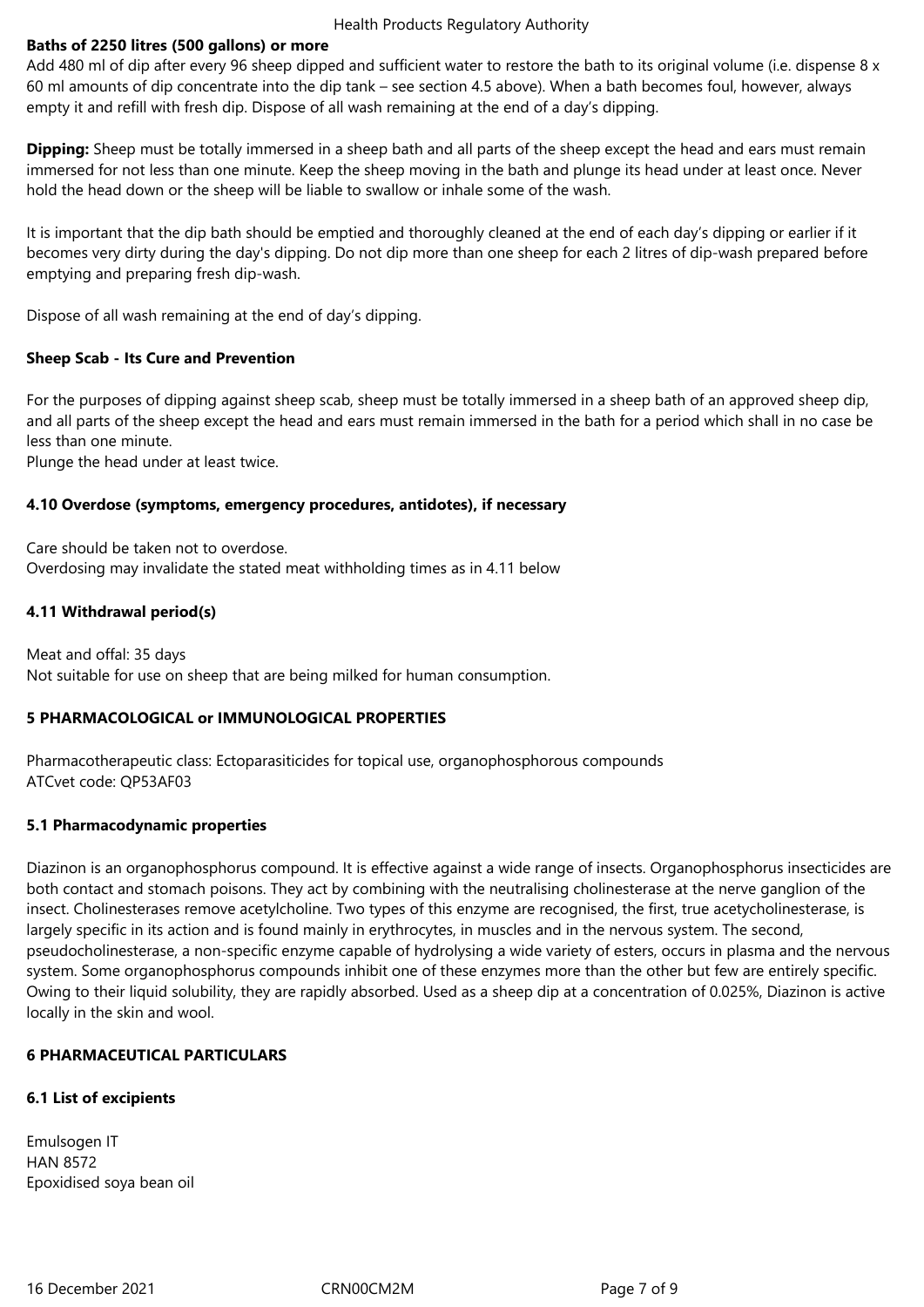## **6.2 Major incompatibilities**

Do not mix with any other veterinary medicinal product. Incompatible with copper sulphate and its solutions.

# **6.3 Shelf-life**

Shelf-life of the veterinary medicinal product as packaged for sale: 2 years.

## **6.4 Special precautions for storage**

Do not store above 25ºC. Store in original container, tightly closed, in a safe place.

## **6.5 Nature and composition of immediate packaging**

3 litres of a clear yellow coloured emulsifiable concentrate packed in a 5 litre tin container. The dip concentrate is fitted with a sealed closure incorporating a male inlet Quick Acting Shutt-off coupling (QASC), a female outlet QASC and a draw tube inside the container that extends from beneath the outlet QASC to the marked corner of the container. When the container is fitted correctly into the basket of the dispensing kit, the tilt mechanism allows withdrawal of the maximum amount of dip concentrate from the container.

# **6.6 Special precautions for the disposal of unused veterinary medicinal products or waste materials derived from the use of such products**

Do not contaminate water including ponds, ditches, ground and surface waters. It is an offence to permit any poisonous, noxious or polluting matter to enter any river, stream or watercourse. Any unused veterinary medicinal product or waste materials derived from such veterinary medicinal product should be disposed of in accordance with local requirements.

Empty containers should not be re-used for any other purpose. Rinse the empty container three times as directed in the washing instructions provided for the dispensing kit and dispose of all rinsings in the dip tank. Because the container is a closed sealed system, it must be punctured before crushing. Dispose of containers by approved means. Store well away from children, food, animals and animal-foodstuffs.

Only buy sufficient product for your immediate needs. Do not dispose of the dip concentrate on the farm. Any unwanted product should be disposed of by a reputable specialist waste disposal contractor.

If you have a suitable area of land the spent dip wash may be disposed of by applying no more than 5,000 litres/hectare (450 gallons/acre). Dilution of 1 part dip by 3 parts or more of water or slurry may be necessary to achieve this application rate if using equipment such as a slurry tanker. Alternatively, the spent dipwash should be disposed of by a reputable waste contractor.

# **7 MARKETING AUTHORISATION HOLDER**

Bimeda Animal Health Limited 2, 3 & 4 Airton Close Airton Road **Tallaght** Dublin 24 Ireland

#### **8 MARKETING AUTHORISATION NUMBER(S)**

VPA22033/013/001

# **9 DATE OF FIRST AUTHORISATION/RENEWAL OF THE AUTHORISATION**

Date of first authorisation: 03 November 2006 Date of last renewal: 22 July 2011